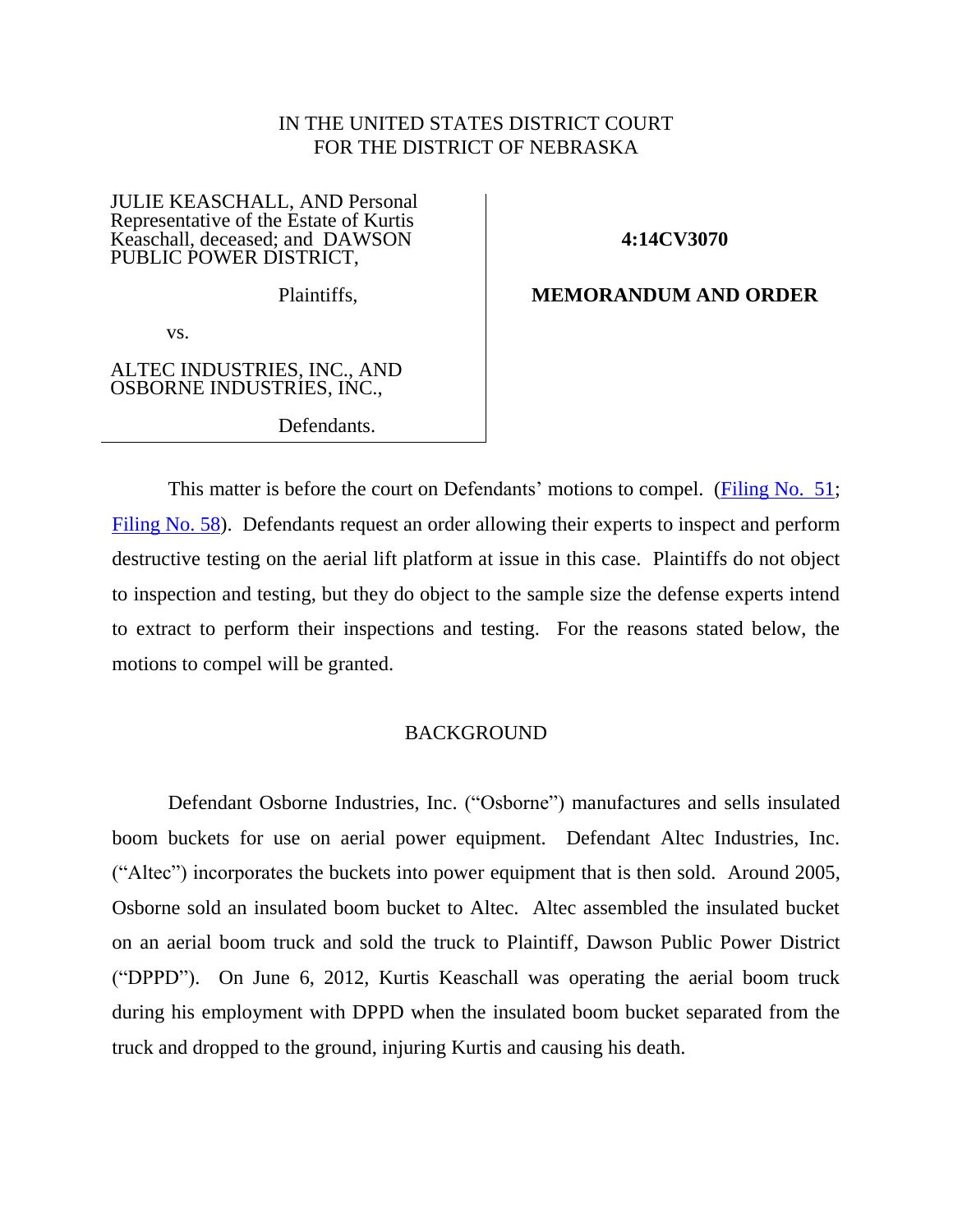Julie Keaschall, personal representative of the estate of Kurtis Keaschall, and Dawson Public Power District ("DPPD"), filed this lawsuit alleging claims of negligence, breach of warranty, and strict products liability against Defendants. Plaintiffs' products liability claim alleges the insulated boom bucket and its component parts were defective. The material strength and composition of the aerial lift bucket is a material issue in this case.

The aerial lift and insulated boom bucket are in the possession and control of DPPD. At this point, each party has performed a visual examination of the bucket and have taken a numerous photographs of the bucket and its fracture points. Plaintiffs' expert has completed an expert report. As early as July of 2015, the parties discussed Osborne's desire and specific proposed protocol for destructive testing on portions of the bucket. But they have been unable to agree upon the testing to be done. Plaintiffs have performed no destructive testing on the bucket.

Defendants request access to the bucket to complete their own material strength analyses and chemical composition testing to prepare their expert reports. Specifically, both Defendants seek to complete destructive testing and an examination with a stereomicroscope and a scanning electron microscope of three areas of the break in the insulated bucket. In order to complete their proposed testing, Osborne requests certain samples be removed from the bucket's fracture points. The approximate size of each sample sought is:

- Sample  $A 6"x4"x3"$
- Sample  $B 3"x3"$
- Sample  $C 1.5$ " $x2$ "

Of those samples, only a fingernail size of each is required for destructive testing. Defendants state they will return the remaining portions of the samples to the Plaintiff after examination.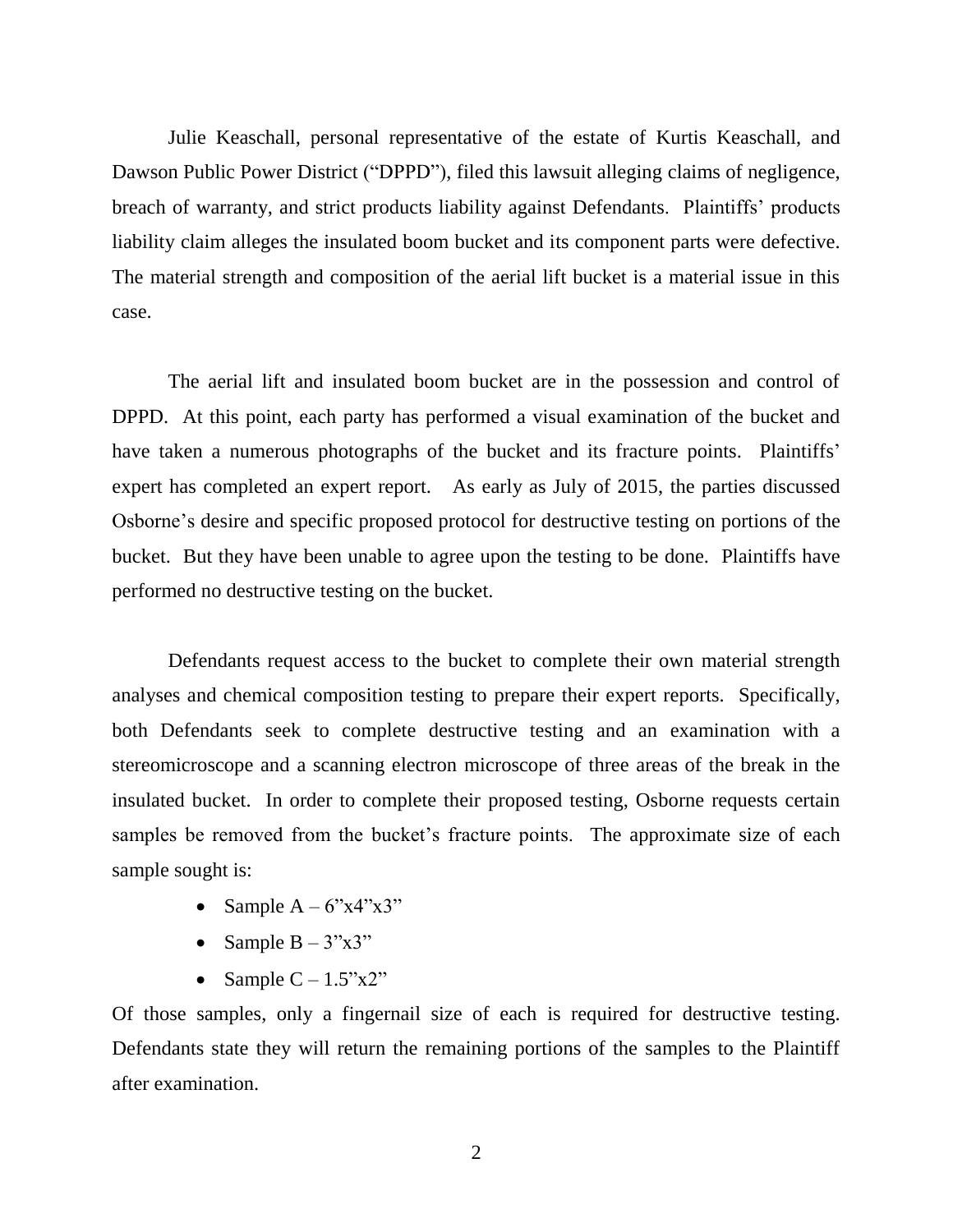Plaintiffs object to the removal of these samples arguing only a fingernail-sized portion should be taken for destructive testing and allowing any more would amount to destroying evidence.

## ANALYSIS

The scope of permissible discovery is extremely broad and parties may obtain "discovery regarding any nonprivileged matter that is relevant to any party's claim or defense including the existence, description, nature, custody, condition, and location of any documents . . . . " Fed. R. Civ. P.  $26(b)(1)$ . "A request for discovery should be considered relevant if there is any possibility that the information sought may be relevant to the subject matter of the action." [Gladfelter v. Wal-Mart Stores, Inc., 162 F.R.D. 589,](https://www.westlaw.com/Document/I6d88ab0c563c11d9bf30d7fdf51b6bd4/View/FullText.html?transitionType=Default&contextData=(sc.Default)&VR=3.0&RS=da3.0&fragmentIdentifier=co_pp_sp_344_590)  [590 \(D. Neb. 1995\).](https://www.westlaw.com/Document/I6d88ab0c563c11d9bf30d7fdf51b6bd4/View/FullText.html?transitionType=Default&contextData=(sc.Default)&VR=3.0&RS=da3.0&fragmentIdentifier=co_pp_sp_344_590)

Destructive testing of evidence is governed by Rule 34 of the Federal Rules of Civil Procedure. [Marolf v. Aguirre, No. 409cv3221, 2011 WL 6012203, \\*4 \(D. Neb.](https://www.westlaw.com/Document/I0cdb85b11f3011e19553c1f5e5d07b6a/View/FullText.html?transitionType=Default&contextData=(sc.Default)&VR=3.0&RS=da3.0&fragmentIdentifier=co_pp_sp_999_4)  [Dec. 1, 2011\).](https://www.westlaw.com/Document/I0cdb85b11f3011e19553c1f5e5d07b6a/View/FullText.html?transitionType=Default&contextData=(sc.Default)&VR=3.0&RS=da3.0&fragmentIdentifier=co_pp_sp_999_4) Under Rule 34(a)(1)(B), a party may request any other party to permit the requesting party to "'inspect, copy, test, or sample' any 'designated tangible things.'" Id. (quoting Fed. R. Civ. P.  $34(a)(1)(B)$ ). It is within the sound discretion of the trial court to grant an opposed request for destructive testing. [Ostrander by Ostrander v. Cone Mills,](https://www.westlaw.com/Document/Iee1d662055a111d9bf30d7fdf51b6bd4/View/FullText.html?transitionType=Default&contextData=(sc.Default)&VR=3.0&RS=da3.0&fragmentIdentifier=co_pp_sp_344_419)  [Inc., 119 F.R.D. 417, 419](https://www.westlaw.com/Document/Iee1d662055a111d9bf30d7fdf51b6bd4/View/FullText.html?transitionType=Default&contextData=(sc.Default)&VR=3.0&RS=da3.0&fragmentIdentifier=co_pp_sp_344_419) (D. Minn. 1988). The court must balance the interests to be served by the testing against the value of preservation of evidence. [Id. at 420.](https://www.westlaw.com/Document/Iee1d662055a111d9bf30d7fdf51b6bd4/View/FullText.html?transitionType=Default&contextData=(sc.Default)&VR=3.0&RS=da3.0&fragmentIdentifier=co_pp_sp_344_420)

Plaintiffs state they do not object to Defendants request to obtain portions of the bucket for destructive testing; they object to the size of the samples which defendants intend to remove. Plaintiff's expert states that the bucket shows visual evidence of "numerous ply delaminations." [\(Filing No. 55 at CM/ECF p. 2\)](https://ecf.ned.uscourts.gov/doc1/11313397581?page=2). And while these flaws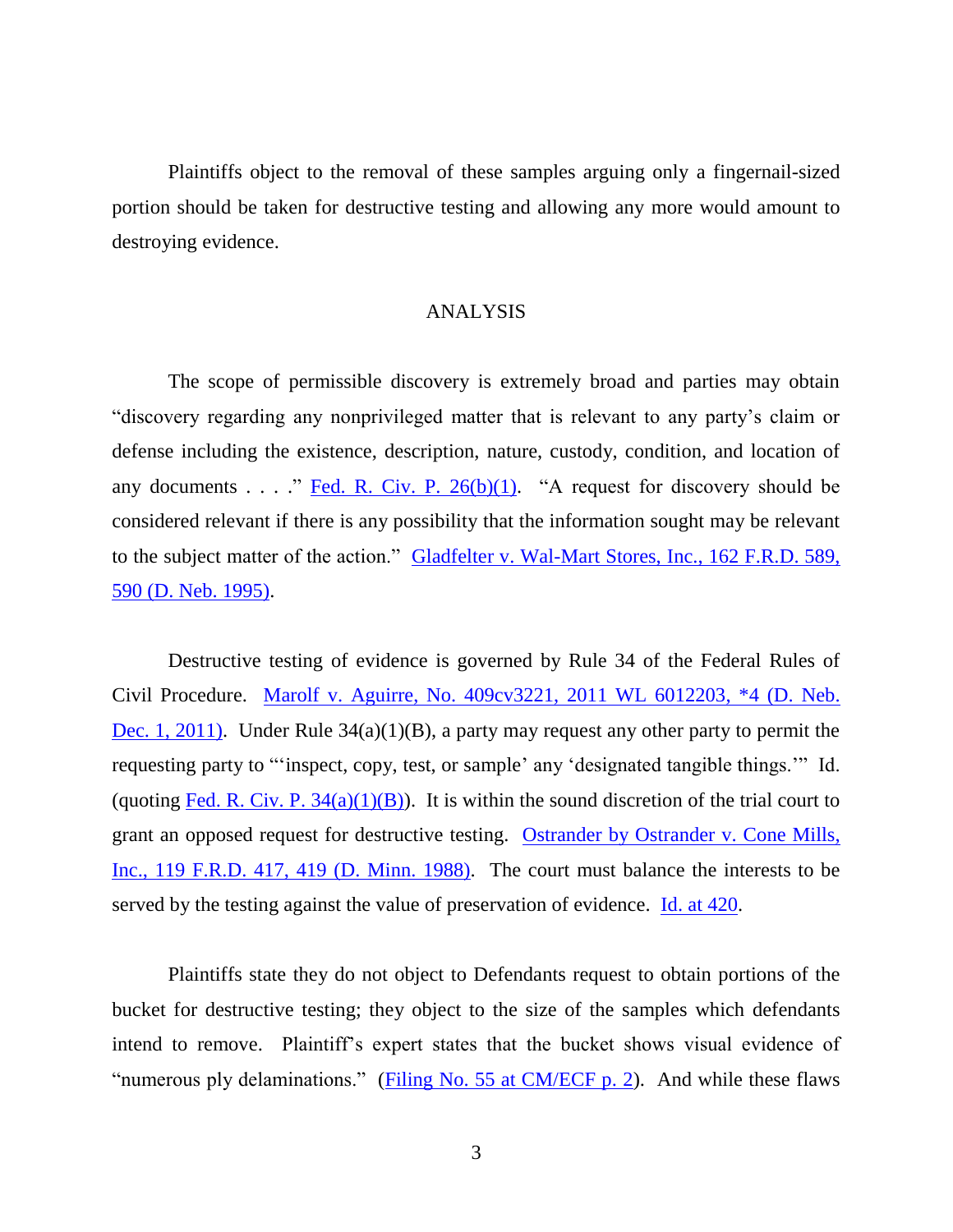may be seen in photographs, "the full extent can only be seen upon visual examination," [\(filing no. 55 at CM/ECF p. 2\)](https://ecf.ned.uscourts.gov/doc1/11313397581?page=2), and "the photographs are insufficient to convey the fracture surface to a jury." [\(Filing No. 55 at CM/ECF p. 3\)](https://ecf.ned.uscourts.gov/doc1/11313397581?page=3). Accordingly, Plaintiffs argue the bucket should be left intact for demonstrative purposes and Defendants should be allowed to take only the fingernail-sized samples for destructive testing.

Defendant Osborne's expert states he requires the requested sample sizes so that he may "identify and capture images of features on the fracture surface including rub marks, dirt and debris, discoloration, features associated with fabrication and fractographic features." (Filing No. 60-1  $\P$ 10 at CM/ECF pp. 2–3). He states it is necessary to inspect the bucket in a laboratory setting and to utilize a microscope to examine the fracture surface. (Filing No. 60-1 [¶6 at CM/ECF pp. 2\)](https://ecf.ned.uscourts.gov/doc1/11313401640?page=2). He states removing material for destructive testing without first examining the surface under a microscope would make it difficult to interpret the results of the destructive testing. [\(Filing No. 60-1](https://ecf.ned.uscourts.gov/doc1/11313401640?page=3)) [¶ 11 at CM/ECF p. 3\)](https://ecf.ned.uscourts.gov/doc1/11313401640?page=3).

Osborne is willing to provide Plaintiffs with the opportunity to further photograph, video, and inspect the bucket prior to extracting the requested samples. Osborne states very little of the samples will be destroyed or consumed—only fingernail sized portions—and the samples can be returned to the Plaintiffs and reincorporated to the bucket for Plaintiffs' demonstrative use. They state the overall effect of their testing on the samples will be "minimal, if it is even noticeable." [\(Filing No. 59 at CM/ECF p. 2\)](https://ecf.ned.uscourts.gov/doc1/11313401630?page=2).

The bucket and fracture surfaces will not be entirely consumed by Defendants' proposed testing and the samples will still be available for the Plaintiffs to use as demonstrative evidence for the jury. Plaintiffs also have a large number of photos that closely show the bucket's fractured surface. Plaintiffs concerns are insufficient to outweigh the Defendants' interests and need to procure expert and scientific evidence for